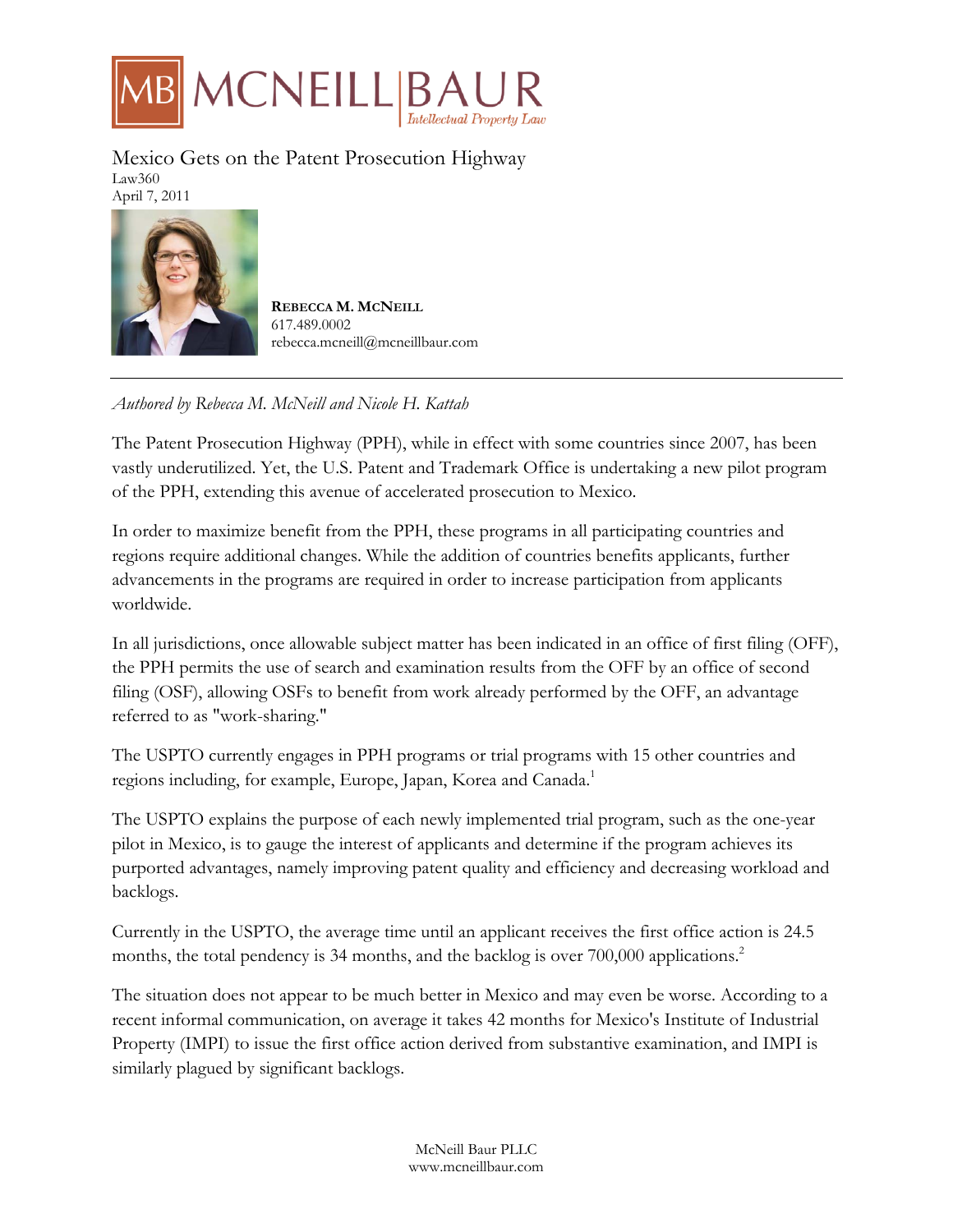One could argue the extension of the PPH between the U.S. and Mexico may be of greater benefit to U.S. applicants that are statistically are more likely to receive a decision from the USPTO before the IMPI. Therefore, prosecution of an application in Mexico may be faster for U.S. applicants that use the PPH, but the reverse may not prove realistic. Thus, the speed of prosecution in the OSF will only benefit applicants if the OFF manages to address its prosecution backlog and if the OFF actually identifies allowable subject matter before the OSF begins substantive examination.

As both the U.S. and Mexico face significant backlogs, this could limit the benefit of this program.

However, a procedure of accelerated prosecution already exists for patent applications in Mexico. Article 54 of Mexican law permits the IMPI to accept or request the results of substantive examination conducted by another office. If an application in Mexico corresponds or is amended according to granted claims in the USPTO, European Patent Office, Japan Patent Office or U.K. Intellectual Property Office, for example, the IMPI may expedite prosecution and these applications are typically allowed faster.

It is not clear if patent prosecution under the new PPH program will be even faster than under Article 54 alone, or if these procedures for accelerated prosecution are effectively similar. Either way, Article 54 demonstrates that examiners at the IMPI have experience with accelerated prosecution based on materials from foreign patent offices, which suggests the PPH may be easily accepted and utilized within the IMPI.

And, therefore, because Mexican examiners currently rely on U.S. examiners' work, but not vice versa, the PPH between the U.S. and Mexico may present more new opportunities for applications that originate in Mexico.

In either event, examiners at the USPTO have experience with "work-sharing" based on PPH programs between the U.S. and other countries. Through these examples, the PPH has proven successful by a number of measures. As of April 2010, the USPTO cites the overall allowance rate of PPH applications is 93 percent, about double the allowance rate for all applications, and the number of office actions per disposal is 1.7 for PPH applications compared to 2.7 for non-PPH applications.

Further, the substantive exam period is shortened to approximately three months compared to 27 months for regular exams. The USPTO has also indicated that a PPH request is usually decided within two months and examination occurs within another two to three months. Notably, examiners comment they feel more comfortable spending less time on an application if they are presented with a good search and result from a foreign office.

While the PPH appears to be well-received at participating patent offices, has it caught on amongst applicants? The USPTO cites approximately 2,700 PPH requests between 2006 and 2010.<sup>3</sup>

Considering the USPTO receives close to 500,000 applications each year.<sup>4</sup> PPH applications still appear to represent a minority of cases.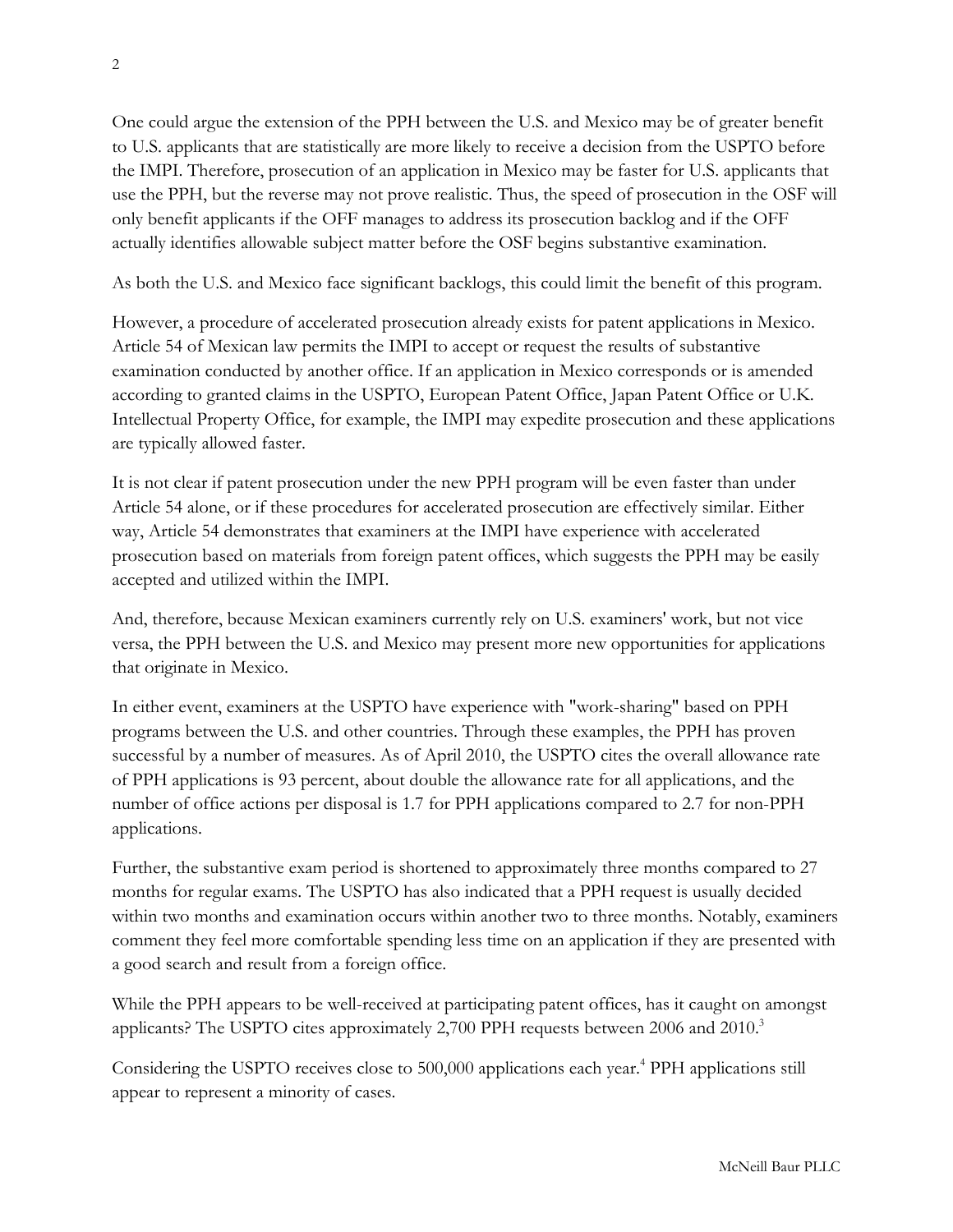We believe that two major challenges limit the usefulness of the PPH. First, the PPH requires translation of certain prosecution documents from the OFF, if the documents are not in the official language of the OSF. This presents a significant administrative burden and expense for applicants to use PPH in multiple countries throughout the world with multiple languages for translation.

Second, in certain instances, the OSF begins substantive examination before the OFF indicates allowable claims, preventing applicants from taking advantage of the PPH.

The USPTO admits the PPH can be improved to encourage more participation and make it more user-friendly. Towards this goal, the USPTO, EPO and JPO agreed to expand the PPH on a pilot basis to include work products from the Patent Cooperation Treaty (PCT), and proposed implementing a procedure for coordinated PPH prosecution.

This proposed procedure is called Strategic Handling of Applications for Rapid Examination (SHARE) and could expedite prosecution in the OFF by giving the OFF application precedence in the examination cue, and would also request that the OSF await the OFF's indication of allowable claims before beginning substantive examination.

This type of program could encourage applicants to actively pursue the PPH pathway and its advantages at the start of prosecution, as opposed to using it as an option in the middle of prosecution if the opportunity presents itself.

Expediting examination in the OFF would provide the applicant with significant benefits that might counterbalance the additional expense of preparing and translating documents for the PPH in the OFS, and it would also ensure that discrepancies in examination backlogs between jurisdictions would not prevent applicants from using the PPH.

From the patent offices' perspective, the SHARE proposal would also ensure that the OSF would have additional opportunities to use the OFF's work product.

The USPTO and the Korean Patent Office (KIPO) currently are piloting this program with a small group of applications in a certain technology area. Nevertheless, critics of SHARE have contemplated whether this would result in slower examination of applications that do not enter the SHARE program in the OFF, or whether applications that did not participate in the SHARE program would unfairly benefit from additional patent term adjustment due to delays caused by nonparticipation in the program.

Will these efforts translate into widespread use of the PPH? Limitations and even disadvantages may still exist that will need to be assessed on a case by case basis. For example, if new claim limitations need to be introduced in a U.S. application, and they were not examined in the OFF, a continuation application must be filed, which can be result in higher costs and a longer time until claims are granted.

Therefore, applicants must carefully consider the scope of the claims they present, ensuring that all limitations have been presented in dependent claims for examination, and how likely they are to be